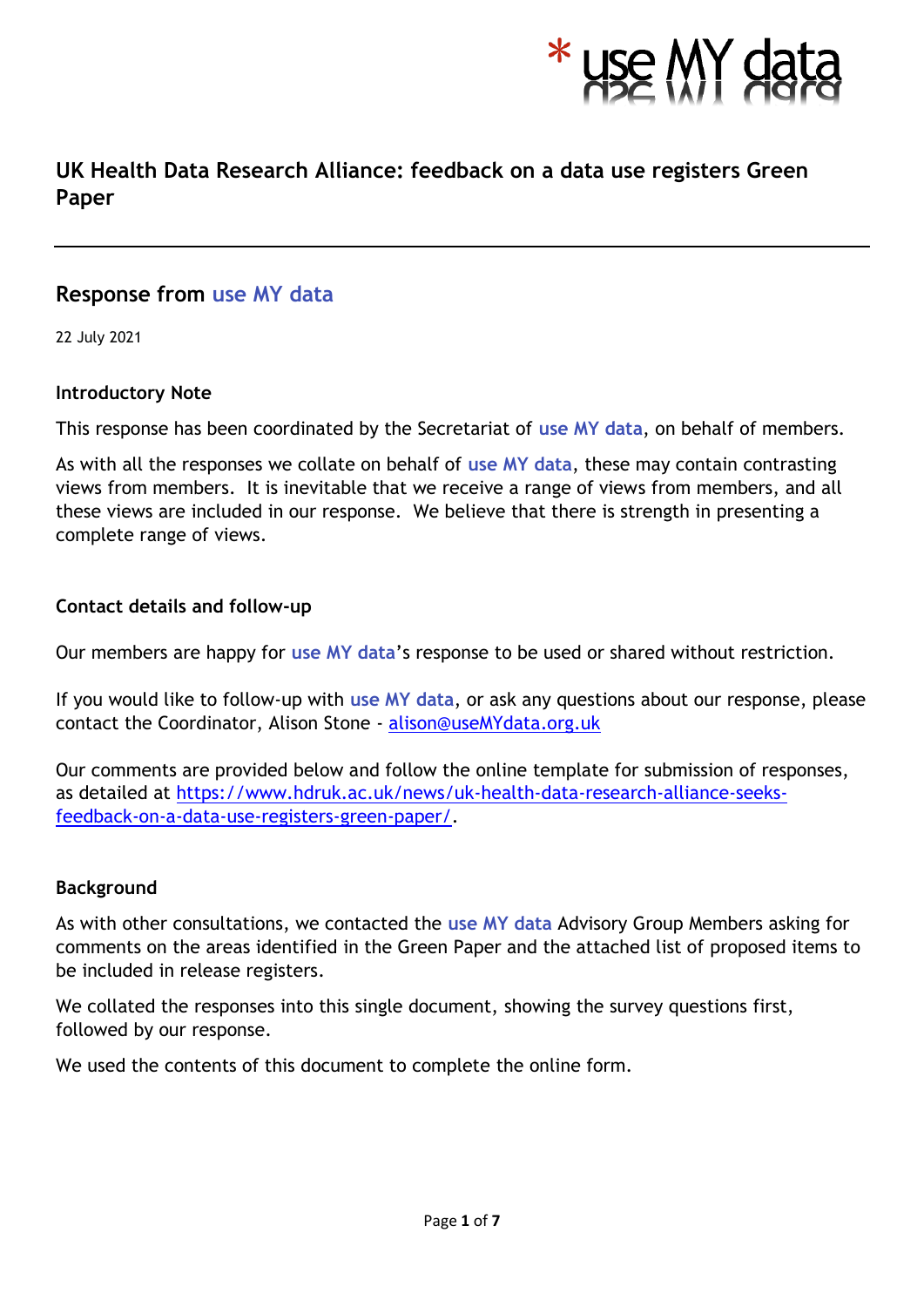

#### **The only independent UK movement of patients, relatives and carers focussed on the use of patient data to save lives and improve outcomes**

#### **Our vision**

Our vision is of every patient willingly giving their data to help others, knowing that effective safeguards to maintain the confidentiality and anonymity of their data are applied consistently, transparently and rigorously.

#### **Our mission statement**

- **use MY data** is a movement of patients, carers and relatives.
- **use MY data** endeavours to highlight the many benefits that appropriate usage of healthcare data can make, to save lives and improve care for all.
- **use MY data** aims to educate and harness the patient voice to understand aspirations and concerns around the use of data in healthcare delivery, in service improvement and in research, aimed at improving patient decision making, treatment and experience.
- **use MY data** supports and promotes the protection of individual choice, freedom and privacy in the sharing of healthcare data to improve patient treatments and outcomes.

#### **What we do**

- We promote the benefits of collecting and using patient data to improve patient outcomes with sensible safeguards against misuse.
- We work to bring a patient voice to all conversations about patient data.
- We have developed the Patient Data Citation, which acknowledges that patients are the source of the data. Details are available [here.](http://www.usemydata.org/citation.php)
- We act as a sounding board for patient concerns and aspirations over the sharing and using of data in healthcare and health research.
- ❖ We provide learning resources for patient advocates on patient data issues, including:
	- Hosting events for patients and the public, focussing on patient data topics
	- a library of resources of data security, consent
	- narratives from individuals about the value of collecting and using patient data.
- ❖ We advocate public policy that supports the effective use of patient data within appropriate frameworks of consent, security and privacy, and with the aim of providing benefit to patients and their health care services.

**www.useMYdata.org.uk join@useMYdata.org.uk @useMYdata**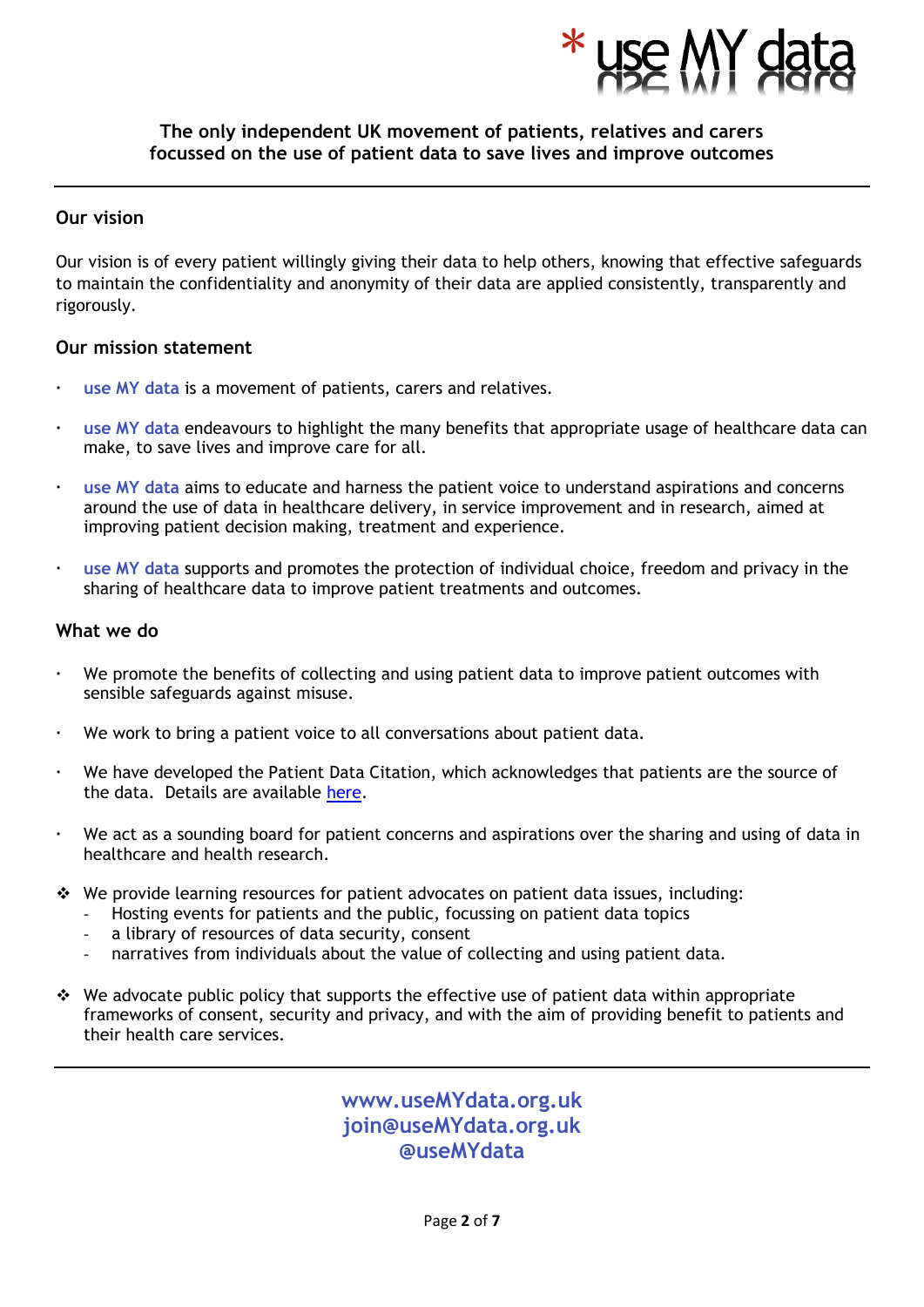**Recommendation 1: All data custodians and controllers responsible for the collection, storage and sharing of data for the purpose of research, innovation and service evaluation should publish a public record (data use register) of approved research studies, projects and other data uses.** 

Are you supportive of this recommendation?

- Very supportive
- Somewhat supportive
- Neutral
- Not supportive
- **Comments**
- No comments

**Recommendation 2: Data use registers should, as far as possible, be populated in near real time directly from information provided through the Data Access Request process to improve timeliness and accuracy of entries.** 

Are you supportive of this recommendation?

- Very supportive
- Somewhat supportive
- Neutral
- Not supportive

#### Comments

Where processes allow this, we would support this point in principle. However, the term "near real time" is very subjective. We would need some measurable timescale. Implementing a truly real-time solution may be costly, and not the best use of limited NHS resource. There needs to be a balance.

**Recommendation 3: Data use registers should be made available in both human readable and machine-readable formats.** 

Are you supportive of this recommendation?

- Very supportive
- Somewhat supportive
- Neutral
- Not supportive
- Comments

No comments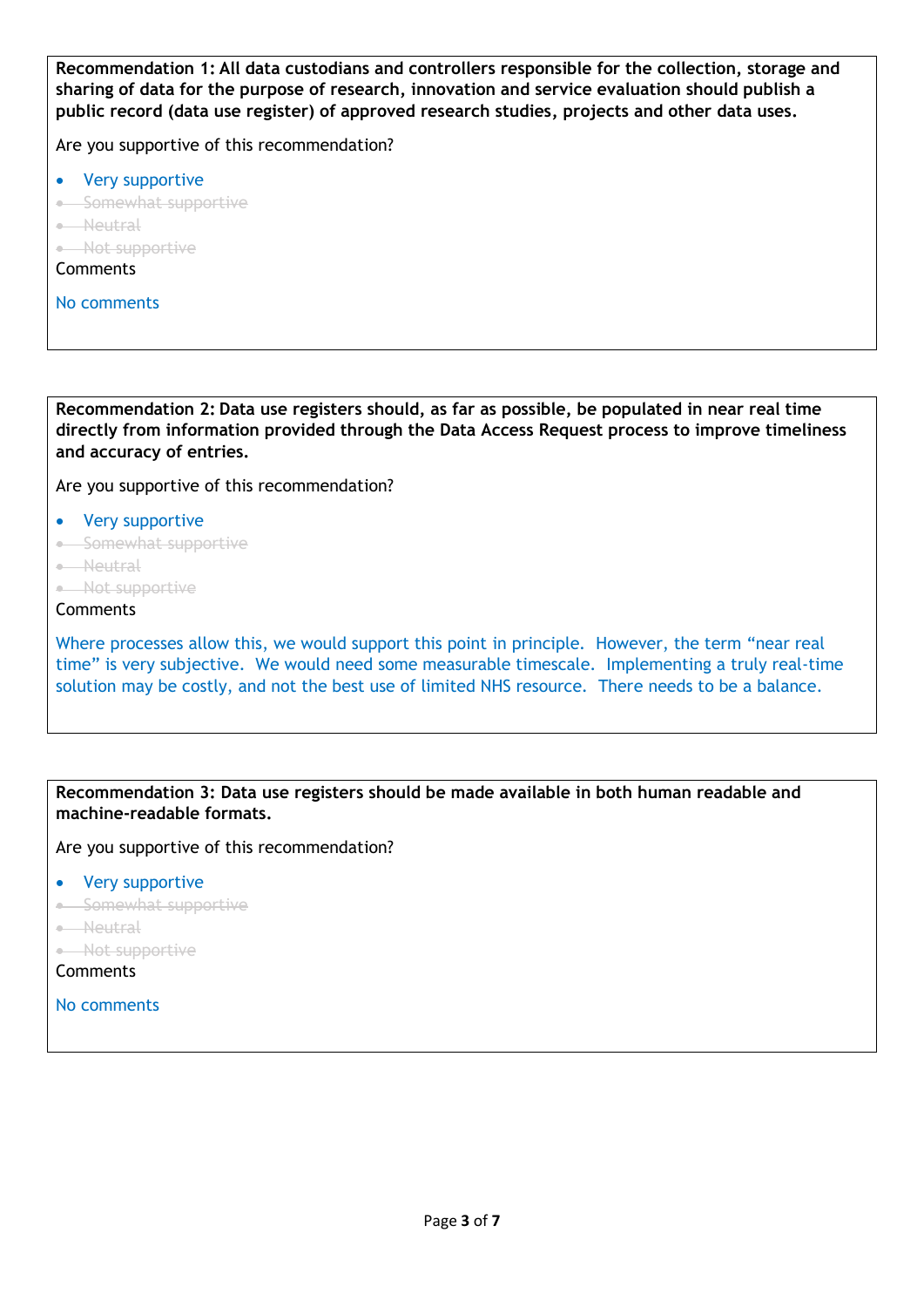**Recommendation 4: Data use registers should have a consistency of format and content based on the Five Safes framework and an agreed specification to enable ease of understanding and aggregation of registers.**

Are you supportive of this recommendation?

- Very supportive
- Somewhat supportive
- Neutral
- Not supportive

#### **Comments**

A consistent format is needed for the machine-readable version. Online, user friendly formats should be developed with users, rather than just technologists. If registers are all machine-readable, and to a consistent format, we should also move to a single viewing portal.

We would also note that if register content is based solely on the 5 safes, it misses the point about benefits. Data sharing is also strongly about patient and societal benefit.

**Recommendation 5: Researchers, data custodians and funders should use data use registers to close the loop on the impact of data use by including links to research findings and other outputs as these become available.** 

Are you supportive of this recommendation?

- **Very Supportive**
- Somewhat supportive
- Neutral
- Not supportive

#### **Comments**

We very much support this principle, though also recognise that there may be a burden on research teams to put this in place robustly. We suggest a joint piece of work involving patients and researchers to define what might be possible, with what effort and impact.

We would also point out that data-users are not always researchers. Others, such as data companies, CCGs and others should be similarly expected to highlight benefits and findings.

There should be a time limit from the date of publication and reminder that negative findings can be just as valuable as positive findings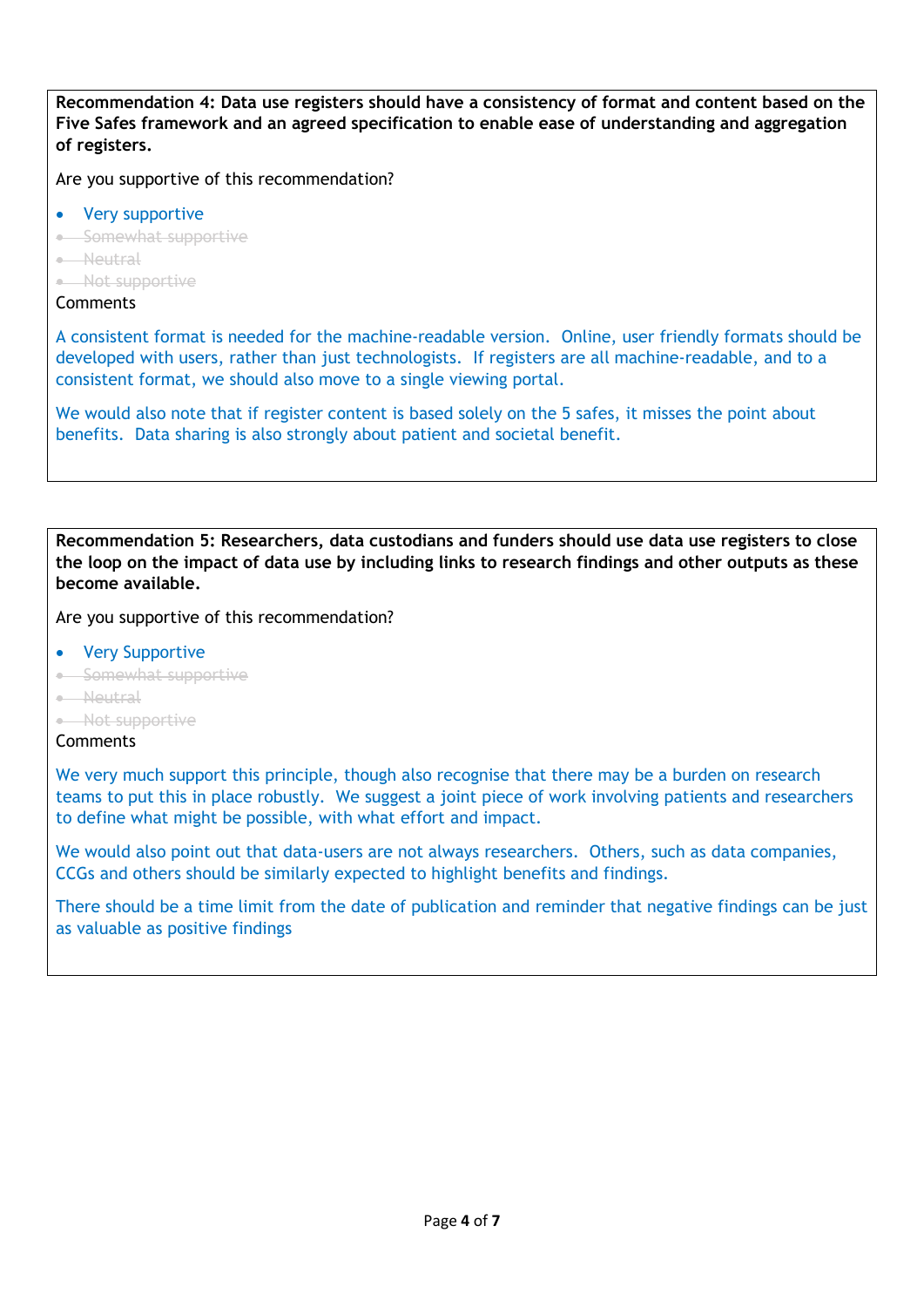**Feedback on specification: Do you have any advice on the recommended content, format and frequency of updates to data use registers? Please refer to Table 1 in Green Paper or download the specification spreadsheet from GitHub.**

On the question about frequency, for a manually dependent process we would suggest a minimum of every three months, with an ideal of monthly. If systems are in place to automate the process, we would suggest this be best done overnight or weekly, with a minimum monthly.

We would like to go further to be transparent around areas of public concern if we really want to build public trust – at the moment the Green Paper seems to have a strong technical/scientific bias to it - we note that public trust is the final aim noted, not the first.

Any glossary has to be understandable to lay readers.

We need clarity about whether registers are for release or access, or both. We think both.

There should also be something about promoting the existence of data release registers. Making them easy to use is good, but that's passive and a more active approach is needed. The public and patients need to know they are there, especially if the Green Paper is to achieve its laudable aims of trust, transparency etc. We may not want to find or use them, but we need to know they are there.

On the list of suggested fields:

There needs to be a heading which names the accountable organisation that is making the release, the date the register was released and the dates for which it covers all approvals and all releases. We would also like to see the date that the next register will be released.

Type of Sponsor (Commercial Company/Not-for-profit etc -yes); where is the Sponsor legally based (e.g. UK/Europe/USA/Elsewhere); how many records supplied; has an acceptable assessment for 'Fair value' been made (Y/N); Date of last Compliance Audit post granting of access. It might be useful to indicate these fields on the register even if the data is not generally available currently, as it sets a direction and expectation with the public.

Organisation name: needs to be clearer that this organisation is completely accountable for sticking to the agreement and the rules for data usage, access, security etc. They cannot delegate any aspect of accountability to any 'here today, gone tomorrow' researchers or any third-party data processor

Funders/Sponsors/Collaborators: add sub-contractors to pick up data processors or third-party analytical companies etc.

Opt Outs: the document only mentions the National Data Opt-out. What about the cancer opt out & Type 1's?

Benefits reporting: this is the weakest but one of the most important to get right. It talks about how important this is for patients but having identified real benefits that are intended at the time of application it seems satisfied with reporting back the papers published rather than the real-world benefits that have been realised or better pinned down for realisation because of the research. The planned benefits should include a timescale for realisation and there to be a clear requirement that realisation (or not) of those benefits should be reported back against those timescales (obviously it probably won't be in terms of lives saved but it can be things like 'established that n% of people who have this also get this compared to m% in the wider population' or 'showed that this demographic group is x% more likely to get this condition than the wider population' etc). i.e. tied back to the original research objectives. The organisation applying for the data is accountable for this reporting back for the register rather than the 'here today, gone tomorrow' researchers. There should be a principle of 'if you don't report you don't get more data' at that same organisational level.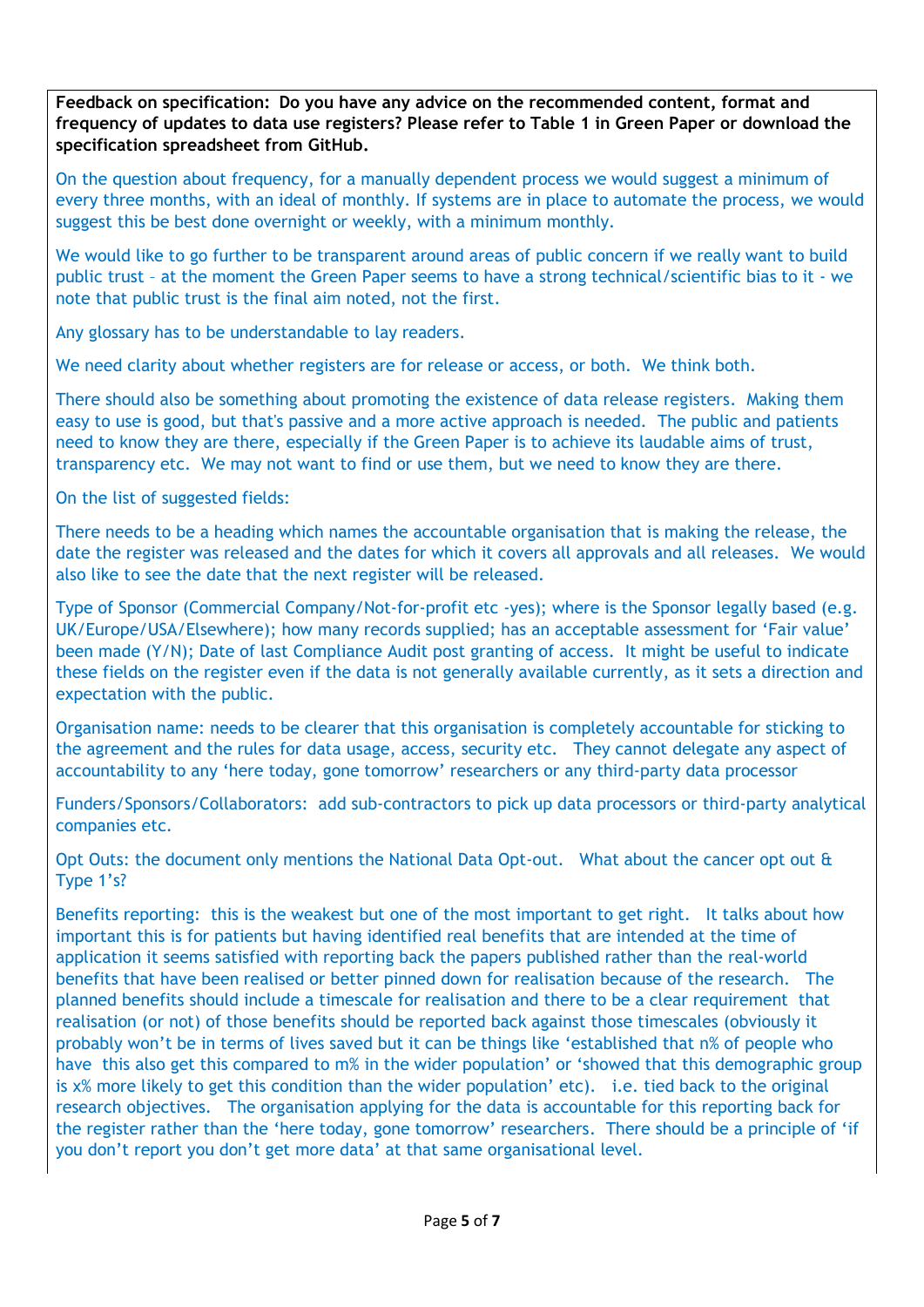We have also provided a listing (below, also available as a spreadsheet) which shows our assessment of the "Status" of the individual fields, which has a significant focus on some fields needing to be mandatory.

Field: Organisation Name - Status: Mandatory;

Field: Funders/Sponsors/Collaborators - Status: Mandatory;

Field: Organisation Type - Status: Mandatory;

Field: Applicant Name - Status: Recommended;

Field: Accredited Researcher Status - Status: Mandatory;

Field: Publisher Name - Status: Recommended;

Field: Organisation ID - Status: Optional;

Field: Applicant ID - Status: Optional;

Field: Project Title - Status: Mandatory;

Field: Public Benefit Statement - Status: Mandatory;

Field: Approval Date - Status: Mandatory;

Field: Lay Summary - Status: Mandatory;

Field: Legal Basis for Provision of Data - Status: Mandatory;

Field: Common Law Duty of Confidentiality - Status: Mandatory;

Field: Release Date - Status: Mandatory;

Field: Project ID - Status: Highly Recommended;

Field: Technical Summary - Status: Highly Recommended;

Field: Other Approval Committees - Status: Highly Recommended;

Field: Project Start Date - Status: Highly Recommended;

Field: Project End Date - Status: Highly Recommended;

Field: Dataset(s) Name - Status: Mandatory;

Field: Data Sensitivity Level - Status: Mandatory;

Field: Request Category Type - Status: Mandatory;

Field: National Data Opt-Out Applied? - Status: Mandatory;

Field: Request Frequency - Status: Mandatory;

Field: Description of how the data will be used - Status: Mandatory;

Field: Description of Confidential Data Used - Status: Mandatory;

Field: Trusted Research Environment (TRE) or other specified location - Status: Mandatory;

Field: How has data been processed to enhance privacy? - Status: Mandatory;

Field: Link to Research Outputs - Status: Mandatory;